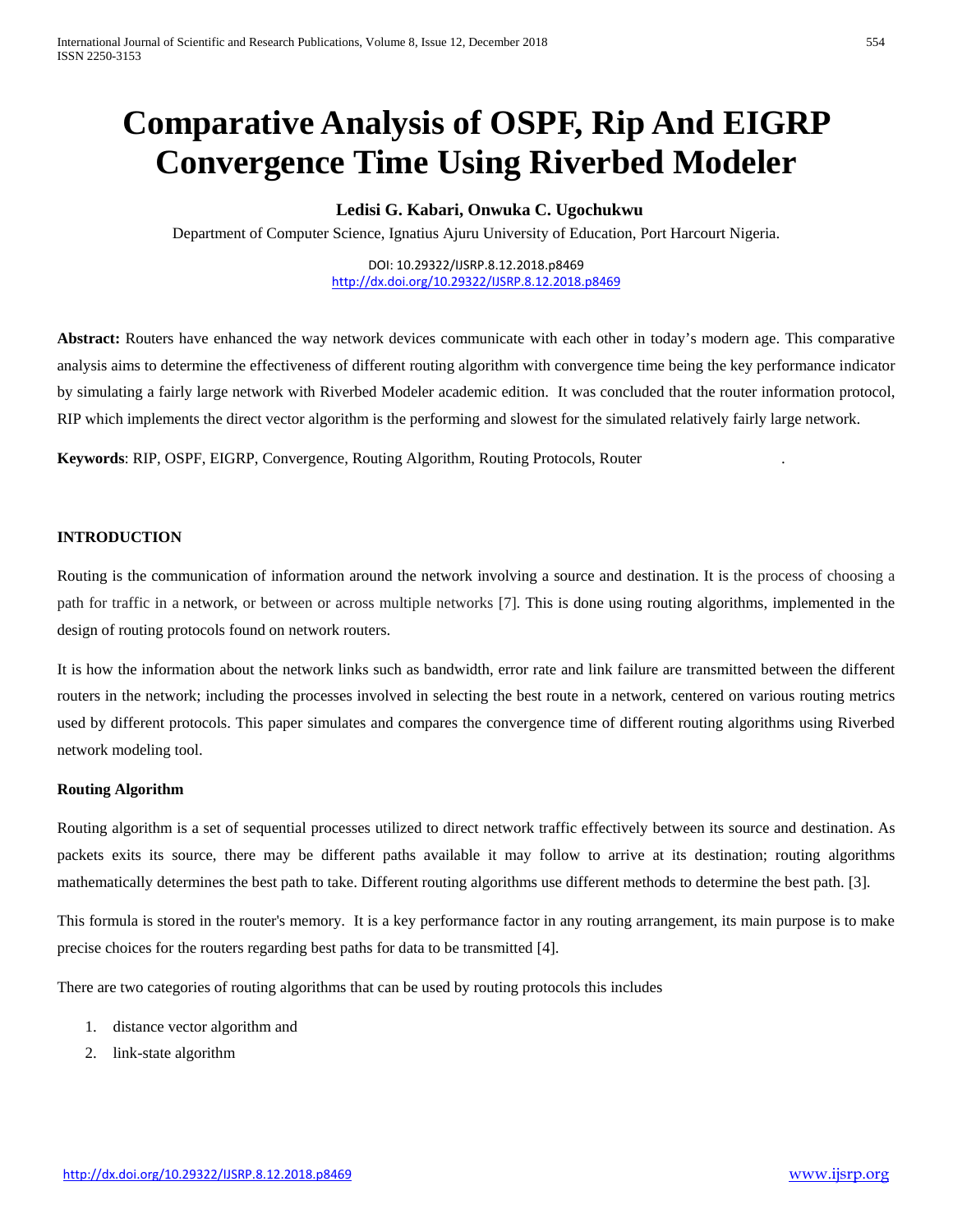#### 1. Distance Vector algorithm

The distance vector algorithms implements Bellman–Ford algorithm in calculating the shortest paths from a single vertex in a weighted digraph to all of the other vertices [7]. This method allocates a cost number to all the links between each network node in the network. Nodes conveys packets from various points e.g point A to B via the path that results in the lowest total cost.

The algorithm functions in an unsophisticated way; when a node switches on, its only aware of its direct neighbours and the shortest cost of reaching them. these record of destinations, total cost to each destination and the next hop to transmit data to get there, forms the routing table, or distance table. Each network node, on a constant basis sends to each neighbour node its own current valuation of the total cost to get to all the destinations its aware of.

The neighboring nodes examine this evaluation and compares it to what they already 'know' and anything that seems to be an improvement on what they already have, they incorporate it in their own routing table(s). Over time, all the network nodes learn the best next hop for all destinations, and best total cost.

Distance vector routing is a simple routing protocol used in packet-switched networks that exploits distance to choose the best packet forwarding path. Hop counts represents distance.

#### 2. Link State algorithm

Link-state algorithms graphically represents the network using information from every available node then provides the whole network with information about all every other node it can interconnect with, every node then individually rebuilds this information into a map. With this map information, each router individually decides least-cost path to other nodes using Dijkstra's algorithm. The outcome is a graph tree, rooted at the current node, so that the path through from the root to any other node is the least-cost path to that node on the tree. This tree helps to form the routing table, stating the "best-next" hop to get from the current node to any other node.

#### **Routing protocols**

Routing protocols are sets of rules routers implements to ascertain the best paths to forward packets from source to its appropriate destinations. it governs how routers speak with other routers, distributing information that enables them to select routes between any two nodes on a computer network. Routers routing protocols gives out information about others connected to it, firstly amongst its proximate neighbors, then all over the network. In this manner, routers acquire complete awareness of the entire topology of the network.

The attributes of routing protocols also involve the way it avoids routing loops, how they choose preferred routes using hop costs, the time they attain routing convergence and scalability etc.

Although many routing protocols exist, Three (3) major classes are in widespread use on IP networks.

| <b>Routing Protocol</b>                | Routing Algorithm<br>Used | Example                                                                |
|----------------------------------------|---------------------------|------------------------------------------------------------------------|
| Type 1 - Interior<br>gateway protocols | Link state                | Open shortest path first<br>Intermediate System to Intermediate System |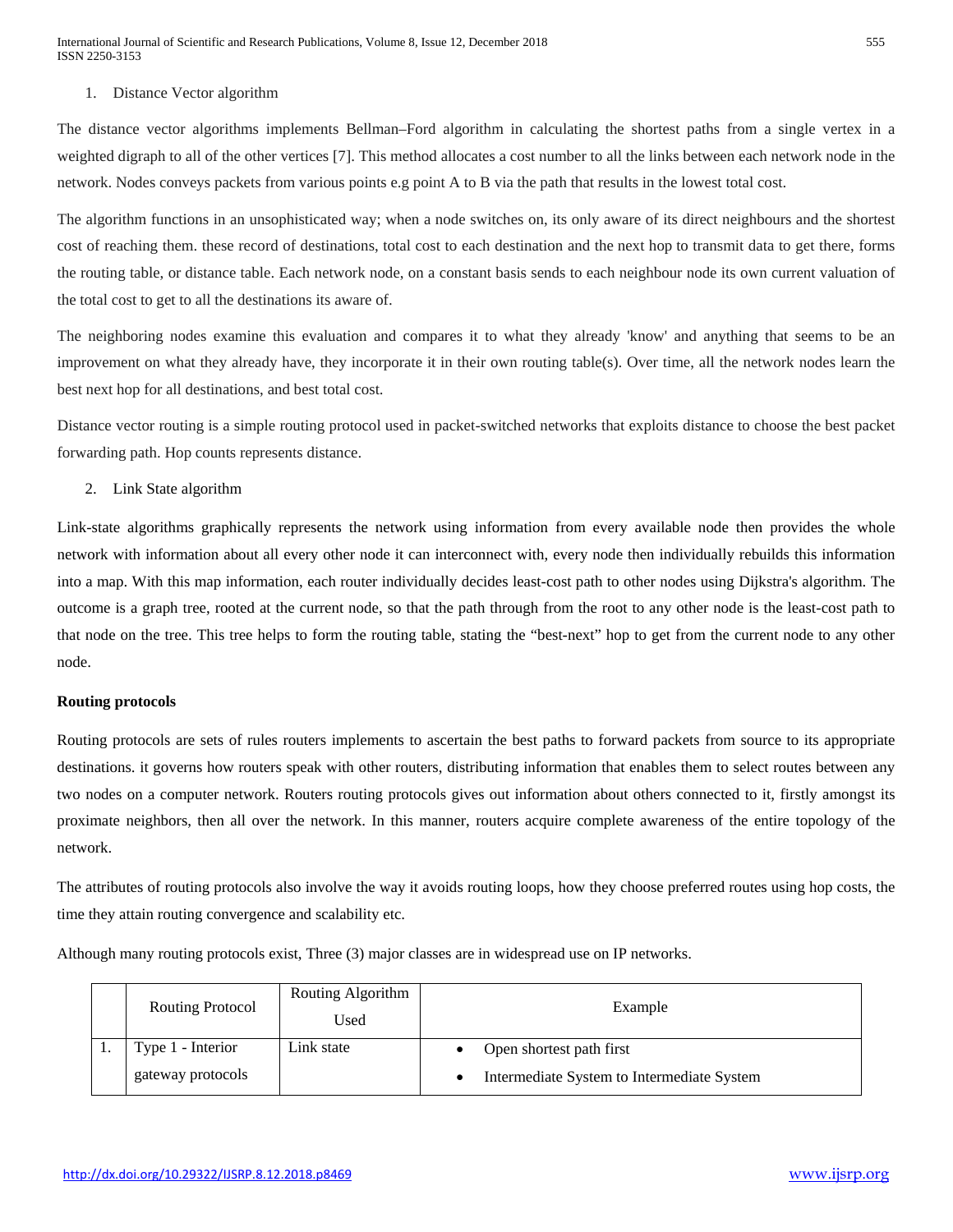| Type 2 - Interior       | Distance Vector | Routing Information Protocol (RIPv2)     |
|-------------------------|-----------------|------------------------------------------|
| gateway protocols       |                 | Interior Gateway routing protocol (IGRP) |
|                         |                 |                                          |
| <b>Exterior Gateway</b> | Path Vector     | <b>BGP</b> (Border Gateway Protocol)     |
| Protocol                |                 | Path Vector Routing Protocol             |

## **Table 1: Routing Protocols**

#### **Convergence**

Convergence is the state a set of routers in a network assumes when they all have identical topological data about the internetwork in which they are connected. A set of routers converges, when they have put together all obtainable topology information from each other through the implemented routing protocol, this information they have collected must not contradict any other router's topology information in the given set and as well, reflect the actual state of the network. [2]. A converged network has all its routers acquiesce on the look of the entire network topology [1].

#### **Convergence Time**

Convergence time measures how quickly a set of routers in a given network reach convergence [1]. It changes with the size of the network; bigger networks converge slower than smaller ones. Network convergence time is one of the expedient design goals for network engineering and as well an important key performance indicator (KPI) for routing protocols, which implements a mechanism that allows all routers running the protocol to accurately, quickly and reliably converge.

#### **SIMULATION AND RESULTS**

#### **Simulation Tool**

Academic edition of the Riverbed Modeler 17.5 was used for the simulation; It replaced IT Guru Academic Edition for educational users who want to utilize simulation software for networking classes. Riverbed modeler integrates tools for different phases networking study including model design, simulation, data collection, and data analysis [6].

#### **Simulation Setup**

A mesh network which is comprised of twenty-one (21) routers; which simulates a relatively large network using the Riverbed modeler. This setup is done in other ascertain and compare the convergence time of different routing protocol using different routing algorithm.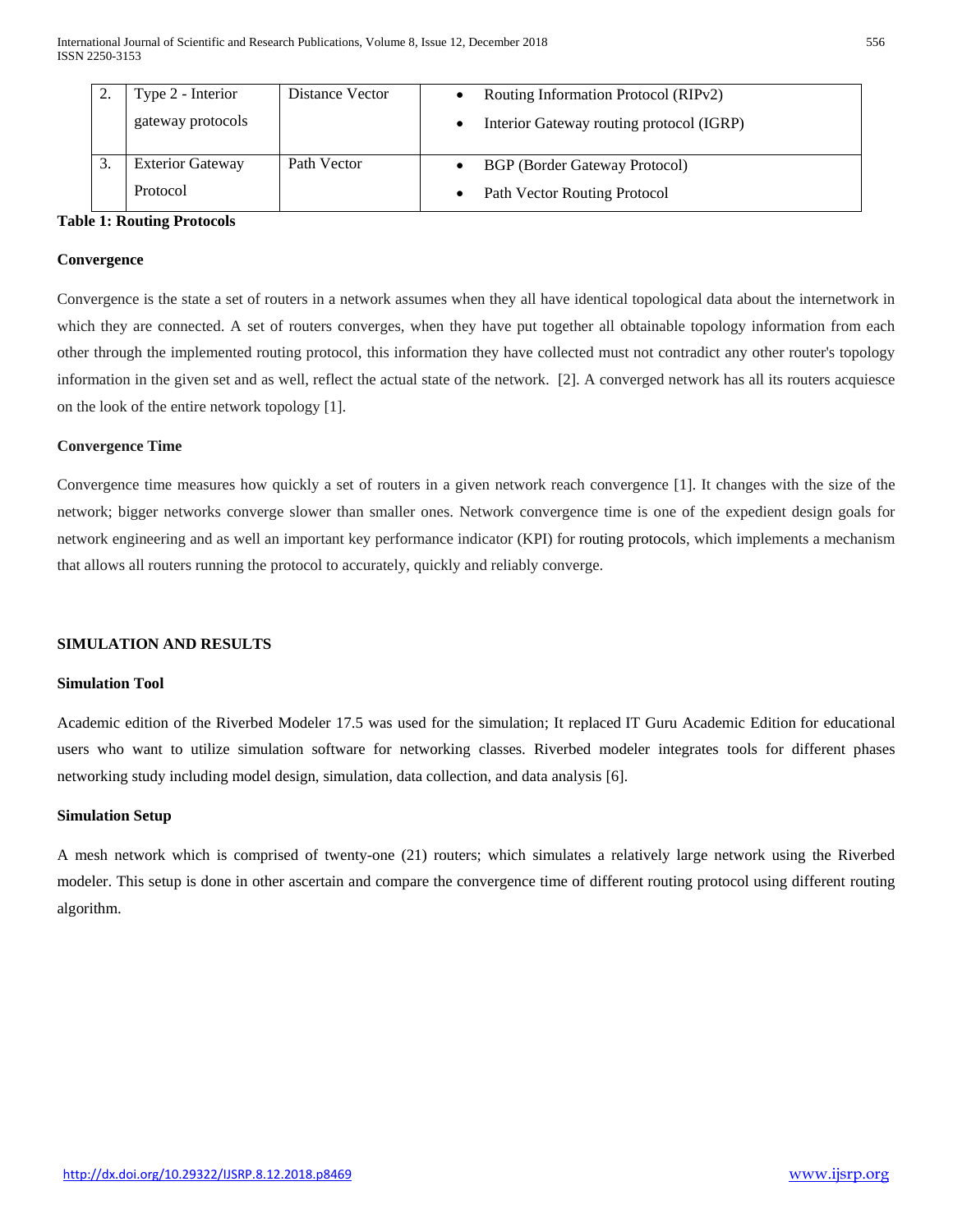

Figure 1: Mesh network architecture for testing for convergence.

Different routing protocol RIP, OSPF and EIGRP was configured and ran on the hybrid network architecture.

# **RESULTS**



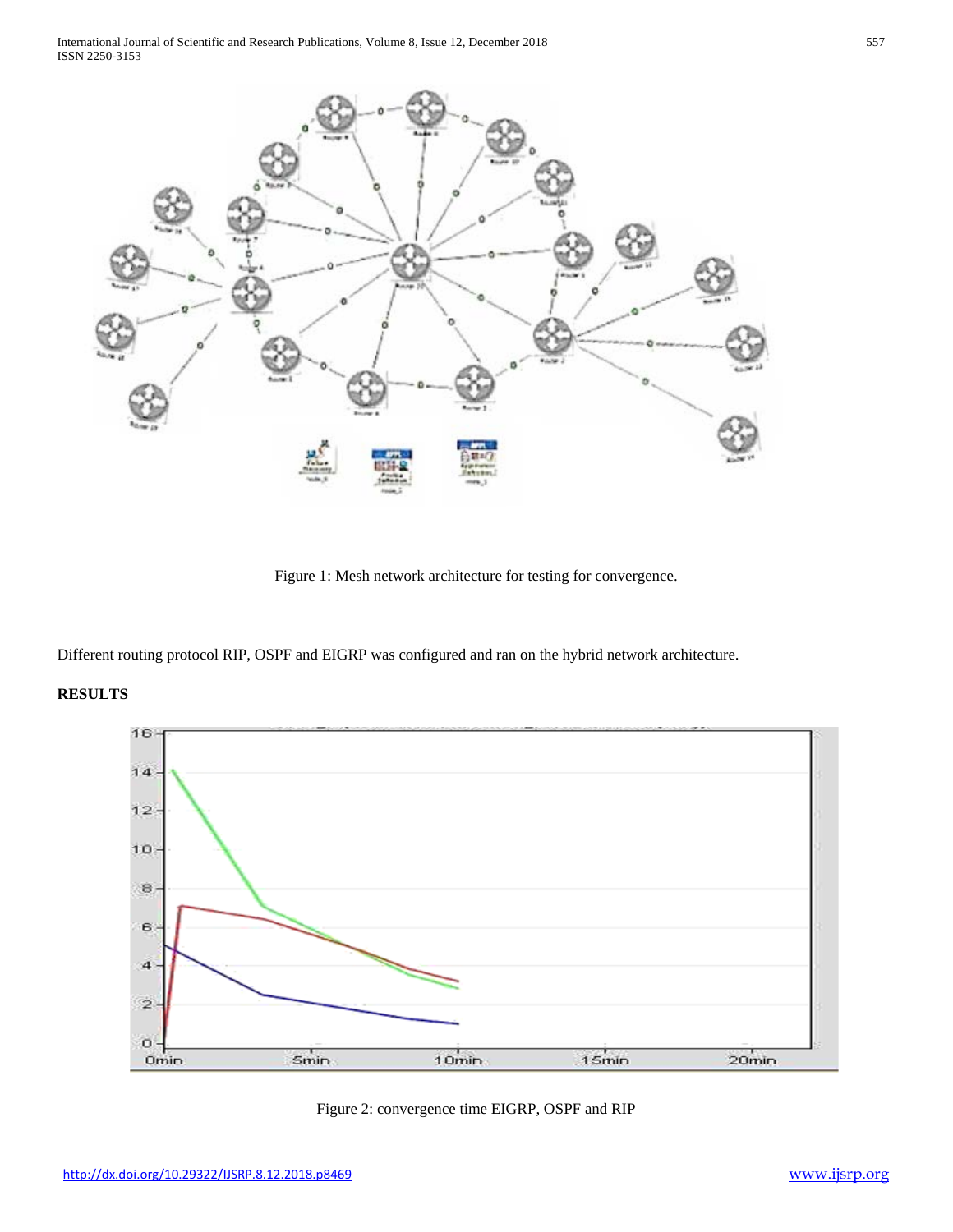Blue shows the convergence time of EIGRP, Green color shows the convergence time of RIP, and Red color shows the convergence time of OSPF.

# **COMPARISON OF CONVERGENCE TIME OF DIFFERENT ROUTING ALGORITHMS**

| <b>Protocol</b> | <b>Routing Algorithm</b> | Convergence time   |
|-----------------|--------------------------|--------------------|
| <b>EIGRP</b>    | Path Vector              | $5.00$ secs        |
| <b>OSPF</b>     | Link-state algorithm     | $7.02 \text{ sec}$ |
| <b>RIP</b>      | Direct vector algorithm  | $14.15$ secs       |

Thus, it can be clearly seen with convergence time being a key performance indicator, its clearly seen that RIP which uses the Direct vector algorithm has the least performance.

| Protocols                   | <b>OSPF</b>                  | <b>RIP</b>          | <b>EIGRP</b>                                                               |
|-----------------------------|------------------------------|---------------------|----------------------------------------------------------------------------|
| <b>Hop Count</b>            | No limit                     | Maximum<br>of<br>15 | Maximum of 224                                                             |
| Security                    | MD <sub>5</sub>              | MD <sub>5</sub>     | MD <sub>5</sub>                                                            |
| Metric used                 | <b>Shortest Path</b>         | <b>Hop Count</b>    | Bandwidth, reliability, Delay, load and maximum transmission unit<br>(MTU) |
| Subnetting                  | Yes                          | No                  | Yes and classless inter-domain routing (CIDR)                              |
| Algorithm                   | Link state                   | Distance<br>vector  | Hybrid                                                                     |
| Standard                    | Open                         | Open                | <b>Cisco Propriety</b>                                                     |
| Convergence                 | faster                       | slower              | fastest                                                                    |
| Memory<br>requirement       | More                         | less                | less                                                                       |
| Easy<br>of<br>configuration | Difficult<br>to<br>configure | Relatively<br>easy  | Relatively easy                                                            |

# **Other Comparison of RIP, OSPF and EIGRP are as follows**

# **CONCLUSION**

In the networking world today, RIP, OSPF and EIGRP are the most commonly used routing protocols. From the simulation carried out it can be concluded that the RIP that implements the direct vector algorithm is the slowest of all 3 protocols analyzed for a relatively large hybrid network. Though it uses less memory and easier to configure and setup.